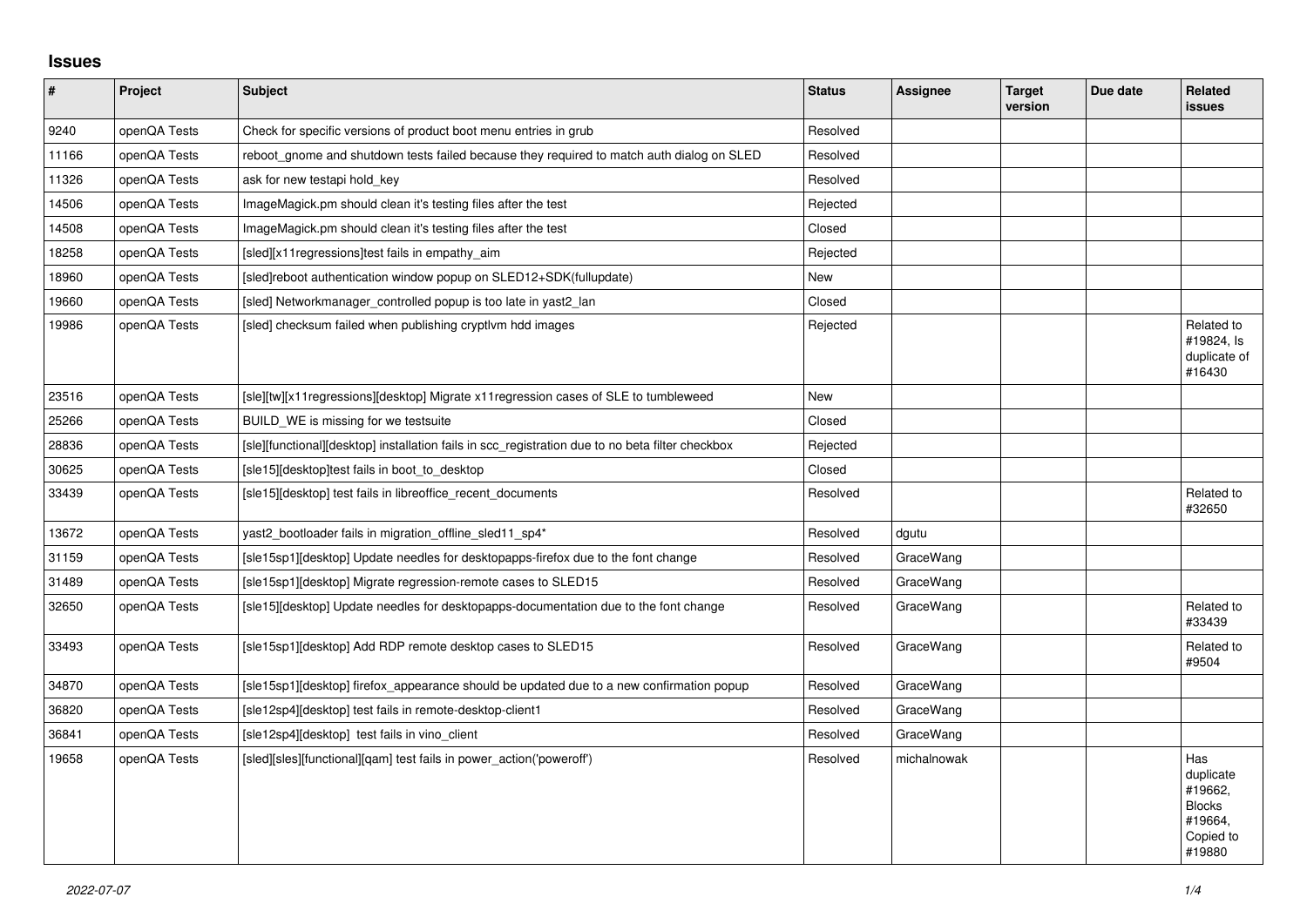| $\vert$ # | Project        | <b>Subject</b>                                                                                                             | <b>Status</b> | <b>Assignee</b> | <b>Target</b><br>version | Due date   | Related<br><b>issues</b>   |
|-----------|----------------|----------------------------------------------------------------------------------------------------------------------------|---------------|-----------------|--------------------------|------------|----------------------------|
| 29634     | openQA Project | Enable QEMU snapshots function for virtio-gpu                                                                              | Resolved      | okurz           | Ready                    |            |                            |
| 17270     | openQA Tests   | test fails in sshd, ssh_cleanup, sshxterm                                                                                  | Resolved      | okurz           |                          |            |                            |
| 26952     | openQA Tests   | [sle15][functional][desktop] Enable Desktop Productivity Module for SLE15                                                  | Resolved      | okurz           |                          |            |                            |
| 30622     | openQA Tests   | [sle15][desktop]test fails in change_password and gnome_classic_switch                                                     | Resolved      | okurz           |                          |            |                            |
| 16604     | openQA Tests   | [sle][functional][desktop]test fails in sshxterm - delays on typing commands in terminal                                   | Resolved      | okurz           | Milestone 11             | 2017-11-08 | Related to<br>#26852       |
| 25992     | openQA Tests   | [sle][functional][sle15][desktop] The shutdown-auth is not expected in sled15                                              | Resolved      | okurz           |                          | 2017-11-08 |                            |
| 11132     | openQA Tests   | needle and script need improve for 3 shotwell cases                                                                        | Resolved      | qkzhu           |                          |            |                            |
| 11158     | openQA Tests   | needles need imprve for evolution_mail_ews firefox_urlsprotocols                                                           | Resolved      | qkzhu           |                          |            |                            |
| 11168     | openQA Tests   | sled textmode test loads yast2_nfs_server                                                                                  | Resolved      | qkzhu           |                          |            |                            |
| 12996     | openQA Tests   | Needles need update for two pidgin cases in x11 regression_message                                                         | Resolved      | qkzhu           |                          |            |                            |
| 13006     | openQA Tests   | Needles need update for 7 gnote cases and 2 evince cases in x11 regression_documentation                                   | Resolved      | qkzhu           |                          |            |                            |
| 13116     | openQA Tests   | SLED "regression": two empathy tests are broken                                                                            | Closed        | qkzhu           |                          |            |                            |
| 11324     | openQA Tests   | script or needles need improve for yast2_snapper - migration_offline_sled12sp1_sdk                                         | Resolved      | qkzhu           |                          |            |                            |
| 13118     | openQA Tests   | SLED "regression": all evolution tests are broken                                                                          | Resolved      | qkzhu           |                          |            |                            |
| 13120     | openQA Tests   | SLED "regression": a lot of libreoffice tests are broken                                                                   | Resolved      | qkzhu           |                          |            |                            |
| 13642     | openQA Tests   | libreoffice_recent_documents need improvement                                                                              | Resolved      | qkzhu           |                          |            |                            |
| 13944     | openQA Tests   | gnome classic switch needs update                                                                                          | Closed        | qkzhu           |                          |            |                            |
| 13946     | openQA Tests   | firefox_emaillink needs update for SLED12SP2                                                                               | Resolved      | qkzhu           |                          |            |                            |
| 13968     | openQA Tests   | change_password <i>liails</i> at the passwd changing step                                                                  | Closed        | qkzhu           |                          |            |                            |
| 13970     | openQA Tests   | application_starts_on_login needles are not accurate                                                                       | Closed        | qkzhu           |                          |            |                            |
| 14858     | openQA Tests   | shortcut of libreoffice_pyuno_bridge has changed                                                                           | Resolved      | qkzhu           |                          |            |                            |
| 15462     | openQA Tests   | we should workaround for bsc#1013208 in consoletest_setup textmode+proxy_SCC@uefi                                          | Closed        | qkzhu           |                          |            |                            |
| 15506     | openQA Tests   | firefox_pagesaving needs update                                                                                            | Resolved      | qkzhu           |                          |            |                            |
| 15508     | openQA Tests   | firefox_emaillink needs update                                                                                             | Resolved      | qkzhu           |                          |            |                            |
| 16638     | openQA Tests   | [sles][sled][functional][migration] test fails in wireshark                                                                | Resolved      | qkzhu           |                          |            | Has<br>duplicate<br>#18260 |
| 17894     | openQA Tests   | Add testsuits for migration_offline_sled12sp2*                                                                             | Resolved      | qkzhu           |                          |            |                            |
| 18410     | openQA Tests   | [qam][x11regressions] Close libreoffice test file timely                                                                   | Resolved      | qkzhu           |                          |            |                            |
| 18626     | openQA Tests   | [sled][x11regressions] test fails in empathy_irc                                                                           | Resolved      | qkzhu           |                          |            |                            |
| 23518     | openQA Tests   | [sle][tw][x11regressions] Add testsuit of regression-installation to tumbleweed                                            | Closed        | qkzhu           |                          |            |                            |
| 23840     | openQA Tests   | [sle][qam][x11regressions] qam-regression-documentation can't be started due to a void test_flags in<br>gnote_first_run.pm | Resolved      | qkzhu           |                          |            |                            |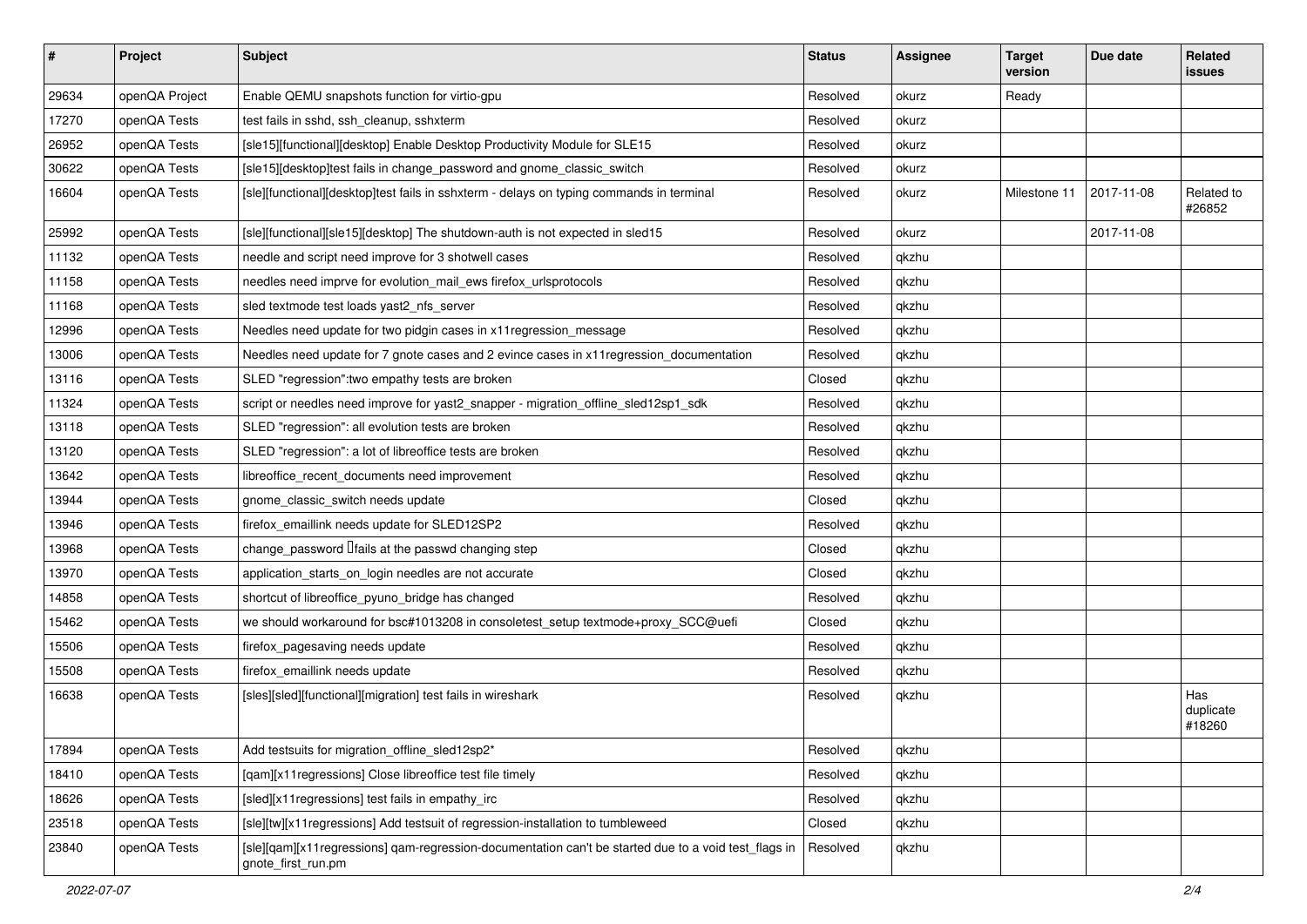| #     | Project      | <b>Subject</b>                                                                                                   | <b>Status</b> | Assignee          | <b>Target</b><br>version | Due date | Related<br><b>issues</b>                                               |
|-------|--------------|------------------------------------------------------------------------------------------------------------------|---------------|-------------------|--------------------------|----------|------------------------------------------------------------------------|
| 27062 | openQA Tests | [sle][functional][sle15][desktop] Add new QEMUVGA types for Wayland testing                                      | Resolved      | qkzhu             |                          |          | Related to<br>#15496,<br>Related to<br>#21786.<br>Related to<br>#53339 |
| 27166 | openQA Tests | [sle15][desktop] Migrate regression-gnome cases to SLED15                                                        | Resolved      | qkzhu             |                          |          |                                                                        |
| 27229 | openQA Tests | [sle15][desktop] Migrate regression-other cases to SLED15                                                        | Resolved      | qkzhu             |                          |          |                                                                        |
| 28240 | openQA Tests | [sle15][desktop] workaround: switch SLE-Classic to GNOME Shell before fate#324384 is done                        | Resolved      | qkzhu             |                          |          |                                                                        |
| 28597 | openQA Tests | [sle15][desktop] A redundant send key 'ret' in sled15 workarounds                                                | Resolved      | qkzhu             |                          |          |                                                                        |
| 29862 | openQA Tests | Update the test file of tracker by command                                                                       | Resolved      | qkzhu             |                          |          |                                                                        |
| 30156 | openQA Tests | [sle15][desktop]test fails in nautilus_permission                                                                | Resolved      | qkzhu             |                          |          |                                                                        |
| 30661 | openQA Tests | [sle15][desktop] Migrate regression-firefox cases to SLED15                                                      | Resolved      | qkzhu             |                          |          |                                                                        |
| 31048 | openQA Tests | [sle15][desktop] test fails in firefox smoke due to performance issue                                            | Resolved      | qkzhu             |                          |          |                                                                        |
| 33349 | openQA Tests | [sle15][desktop] split testsuite desktopapps-firefox into two testsuites                                         | Resolved      | qkzhu             |                          |          |                                                                        |
| 33484 | openQA Tests | desktop]handle login should be updated for the scenario of first login                                           | Resolved      | qkzhu             |                          |          |                                                                        |
| 34231 | openQA Tests | [sle][functional][desktop] Add a create_hdd_* testsuite for SLES+WE                                              | Resolved      | qkzhu             |                          |          |                                                                        |
| 34612 | openQA Tests | [sle15][desktop] Rename all wayland related testsuites                                                           | Resolved      | qkzhu             |                          |          |                                                                        |
| 34615 | openQA Tests | [sle15][desktop] Migrate all wayland testsuites to SLES+WE by<br>START AFTER TEST=create hdd gnome+we            | Resolved      | qkzhu             |                          |          |                                                                        |
| 35197 | openQA Tests | [sle][functional] test fails in scc registration sub register addons                                             | Resolved      | qkzhu             |                          |          |                                                                        |
| 36433 | openQA Tests | [sle12sp4][desktop] remote desktop test of SLED12SP4 fails in login                                              | Resolved      | qkzhu             |                          |          |                                                                        |
| 18344 | openQA Tests | [sled][functional] test fails in remote_vnc_controller_sled boot_to_desktop                                      | Resolved      | <b>RBrownSUSE</b> |                          |          |                                                                        |
| 27502 | openQA Tests | Upgrade x86_64 workers to QEMU 2.9.* or later for Wayland testing of SLED15                                      | Resolved      | szarate           |                          |          | Related to<br>#21786,<br>Blocked by<br>#25688                          |
| 17268 | openQA Tests | [sled][migration] test fails in zypper_lifecycle expected: '/ImageMagick-\S+\s+2019-10-30' but got<br>2024-10-30 | Rejected      | tinawang123       |                          |          |                                                                        |
| 15374 | openQA Tests | subroutine java_testing of firefox_java.pm should be updated                                                     | Resolved      | vsvecova          |                          |          | Has<br>duplicate<br>#17292                                             |
| 19580 | openQA Tests | [sle15sp1][desktop] Add a gdm case to allow user to set a password when they next login                          | Rejected      | yfjiang           |                          |          |                                                                        |
| 33694 | openQA Tests | [sle15sp1][desktop] Add tests to check if Wayland is running or not                                              | New           | zcjia             |                          |          |                                                                        |
| 34867 | openQA Tests | [sle15sp1][desktop] Migrate login_test, change_password to SLES15+WE                                             | Resolved      | zcjia             |                          |          |                                                                        |
| 36397 | openQA Tests | [sle][functional][u] zypper_info failed in SLED12SP4                                                             | Resolved      | zcjia             | Milestone 19             |          |                                                                        |